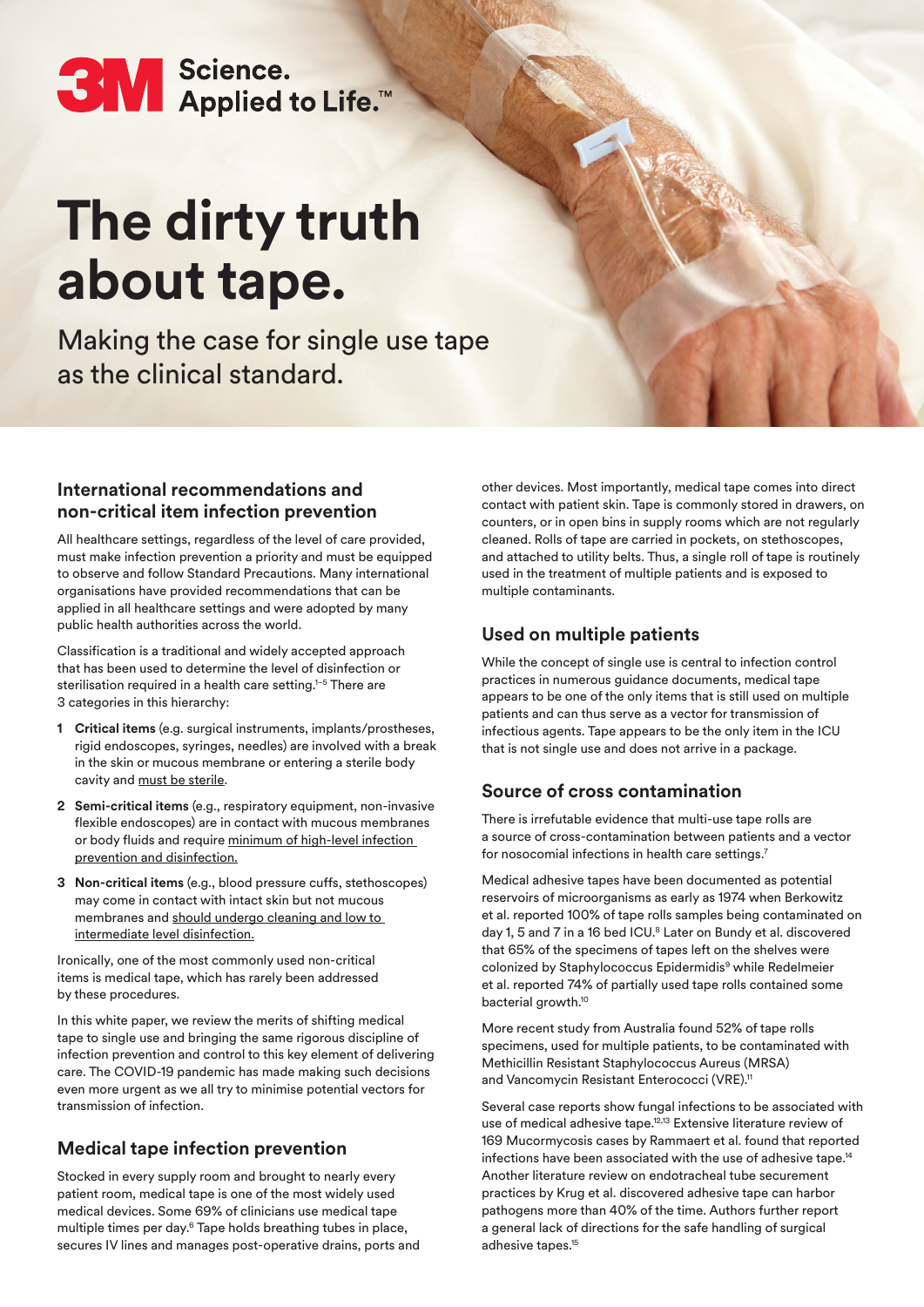Based on their finding authors have suggested the following:

- Use of "alternative tape" which should be short in length, disposable for single patient use and individually packaged,<sup>15</sup>
- $\blacktriangleright$  Prepackaged surgical adhesive tape can be used without being a source of contamination,<sup>9</sup>
- Introduction of shorter rolls can provide important opportunity to decrease cross-contamination.<sup>10</sup>
- Introducing formal recommendations for tape use and storage to enhance patient safety.<sup>12</sup>

#### **Standard infection control precautions**

WHO advocates standard precautions for all patients and recommends cleaning, disinfecting and reprocessing reusable equipment appropriately before use with another patient.<sup>16</sup>

Epic3 Guidelines for Preventing Healthcare-Associated Infections is stating that "standard infection control precautions need to be applied by all healthcare practitioners to the care of all patients" and further recommends that "pieces of equipment used in the delivery of patient care must be cleaned and decontaminated after each use with products recommended by the manufacturer."<sup>17</sup>

Related to medical tapes, a guidance was published by US Federal Register (vol. 73, April 15, 2008) which states "Tape rolls must be dedicated to a single patient, or disposed of after patient use." This guidance only applies to hemodialysis patients, who have a higher susceptibility to infections in general, as well as increased risk of more severe infection(s).20

However, it is reasonable to conclude that any patient considered at increased risk of infection or severe disease should receive similar infection control precautions as those recommended in the US Federal Register for dialysis patients.

#### **Transmission based infection control precautions**

Current ECDC guidelines transmission-based precautions for COVID-19 patients state that "The use of dedicated or, if possible, disposable medical equipment (e.g. blood pressure cuffs, stethoscopes and thermometers) is recommended."18

Public Health England (PHE) COVID-19: infection prevention and control guidance says that "Reusable (communal) non-invasive equipment must be decontaminated between each patient and after patient use."19

Accordingly, medical tape not dedicated to a single patient, should either be disinfected or discarded. Unused medical tape left on a roll cannot be disinfected and should therefore be considered disposable and discarded.

#### **Revisiting COVID-19 infections control**

There are certain clear risk factors for increased susceptibility to SARS-CoV-2 infection in the presence of severe disease (e.g. immunocompromise, chronic disease, advanced age). However, much remains unknown about novel coronavirus-related and many studies are ongoing.

Healthcare providers are recommended by ECDC and WHO to adhere to standard and transmission-based precautions for all COVID-19 patients in order to prevent the spread of nosocomial infection. The rapid spread of SARS-CoV-2 within nursing homes has further demonstrated the ease of transmission, the potentially lethal consequences, and the need for heightened precautions. The need for enhanced precautions, including the importance of single use devices to decrease the indirect spread of infection via fomites, is more important than ever.

Medical tape is used in a variety of healthcare settings besides hospitals and emergency rooms. Almost anywhere healthcare is delivered, tape can be a vector for infectious pathogens (including SARS-CoV-2). Whether patients are receiving care in long term care facilities, skilled nursing facilities, pre-hospital emergency services, or ambulatory care settings (infusion centers, hemodialysis centers, blood and plasma facilities, ambulatory surgery centers, urgent care clinics, and even doctors' offices), multi-use rolls of tape is posing a significant risk for transmission of serious infections (including MDR microorganisms and SARS-CoV-2). Even patients receiving home health services can theoretically fall victim to this mode of transmission if single roll of medical tape is not dedicated to a single patient.

In the era of COVID-19, single use devices, including single use rolls of tape, have become an essential component of the responsible delivery of health care in every setting where care is delivered to reduce the spread of COVID-19 and other serious infections.

#### **Proposal**

The disinfecting or sterilisation of tape is not feasible, and therefore rolls of medical tape must not be shared between patients.

Instead, these items should be considered single use and disposable. Consistent with a large volume of infection prevention and control recommendations from WHO, ECDC and many other international and local organizations we recommend policy update in your facility to reflect following points:

- 1 Individually packed single use medical tape rolls, dedicated to a single patient should be preferred in order to:
	- a avoid potential cross-contamination by reducing exposure to environmental contaminants, facility surfaces, equipment and healthcare worker hands
	- b help indicate new roll
	- c avoid unnecessary waste
- 2 This protocol is applied to ICU or other at risk patients in the first place\*

#### **Summary**

Medical tape remains one of the last vestiges of antiquated thinking in its multi-patient use and it must be brought into alignment with existing guidance on infection control precaution measures, including reuse, cleaning and disinfection of medical devices, established by organisations such as WHO, ECDC, RKI, PHE. The best way to accomplish this would be through introduction of single use roll which is shorter in length and dedicated to individual patient.

<sup>\*</sup>During pandemic times consider applying this protocol to all patients across all care settings (or dedicated areas) where tape is used, consistent with transmission based infection control precautions.